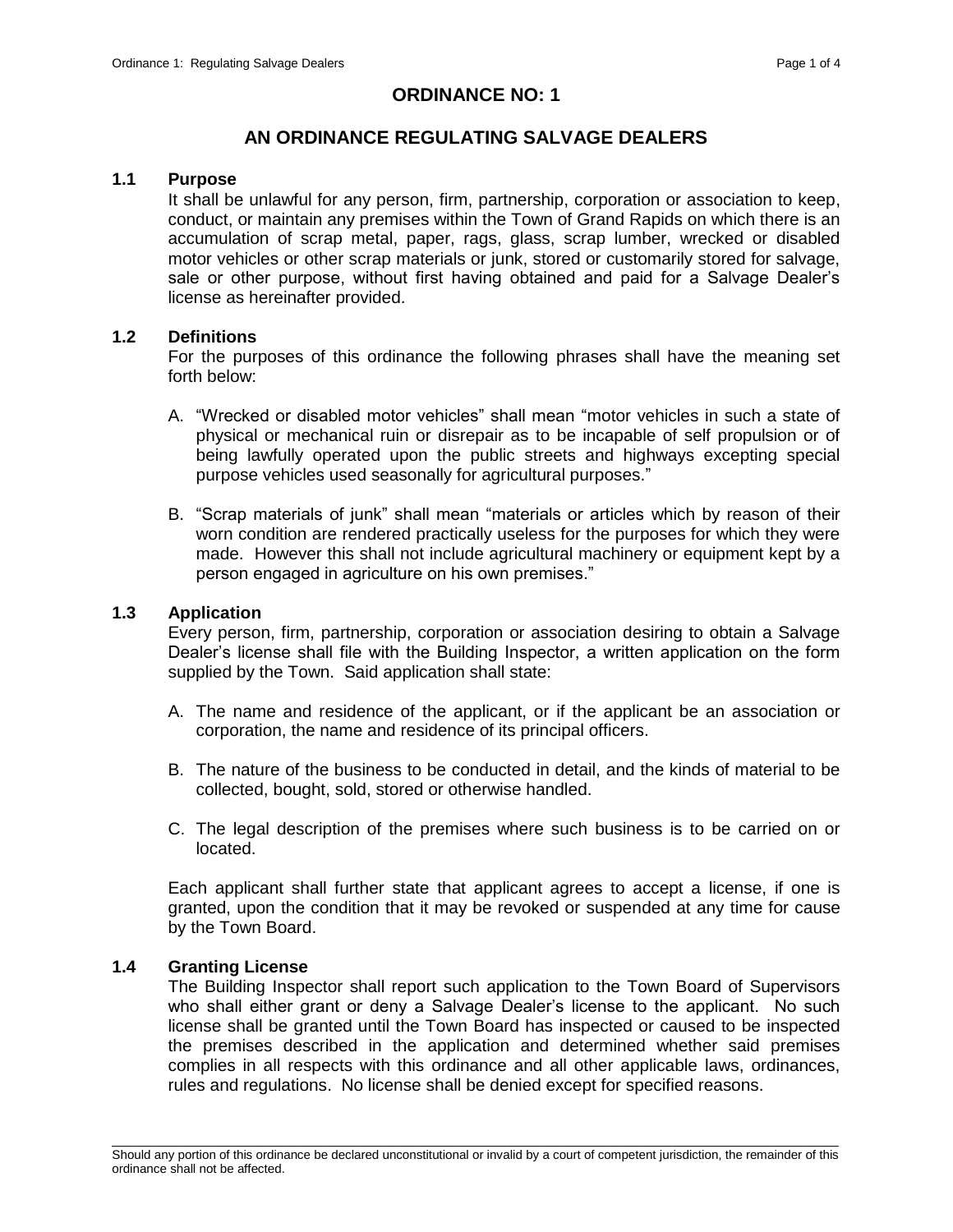#### **1.5 Specifications**

Any premises upon which the activities regulated by this ordinance are to be carried on shall conform to the following specifications:

- A. The premises and all structures thereon shall be so situated and constructed that the business of salvage dealer may be carried on in a sanitary manner, that it does not constitute a fire hazard, and that it is arranged so that the same may be thoroughly inspected by proper authorities at any time.
- B. The premises shall be enclosed by a solid fence or other structure not less than seven (7) feet high and so constructed that no dust or other material may pass through. Said enclosure shall be maintained in good condition at all times.
- C. All material to be kept or stored or dealt in on the premises shall be so stored or kept so as not to protrude above the fence provided for in subsection (B) above.
- D. None of the activities regulated by this ordinance shall be conducted on any premises which is within three hundred (300) feet of any two (2) buildings which are used solely for residential purposes. This subsection shall apply only to the initial application for a Salvage Dealer's license and not to renewals thereof.
- E. The enclosure provided for in subsection (B) above shall be located at least twentyfive (25) feet from any street line and at least nine (9) feet from the side and rear lot lines, however, two (2) or more salvage yards may be constructed fence to fence if approved by the Town Board, the Building Inspector, and the property owners.

#### **1.6 Fees**

Upon granting a license the Town Board shall notify the Building Inspector who shall collect the fee, hereinafter provided for, from the applicant and shall issue to the applicant a Salvage Dealer's License. All licenses shall be serially numbered and shall state clearly the location for which the license is issued, the date of issuance, the expiration date and the name and address of the licensee.

No person, firm, association or corporation whose application has been refused shall be eligible to make a further application until a period of at least six (6) months shall have elapsed since the date or rejection, unless such applicant can show that the reason for the rejection no longer exists.

# **1.7 Renewal**

Every applicant for a Salvage Dealer's License or a renewal thereof shall pay an annual license fee as per Ordinance 39 "Schedule of Fees and Forfeitures". All licenses shall be issued as of July 1<sup>st</sup> and shall continue in force until the next succeeding June  $30<sup>th</sup>$ , unless sooner revoked or surrendered.

# **1.8 License Premises**

No Salvage Dealer's License shall permit any person, firm, association or corporation to carry on any activity regulated by this ordinance except upon the premises described in this license. Any licensee desiring to change the location of the premises for which a license was obtained shall first obtain an amendment to the license from the Town Board. If the new location requires additional rules or regulations, then the Town Board shall issue the amendment and the same shall be endorsed on the original license by the Building Inspector.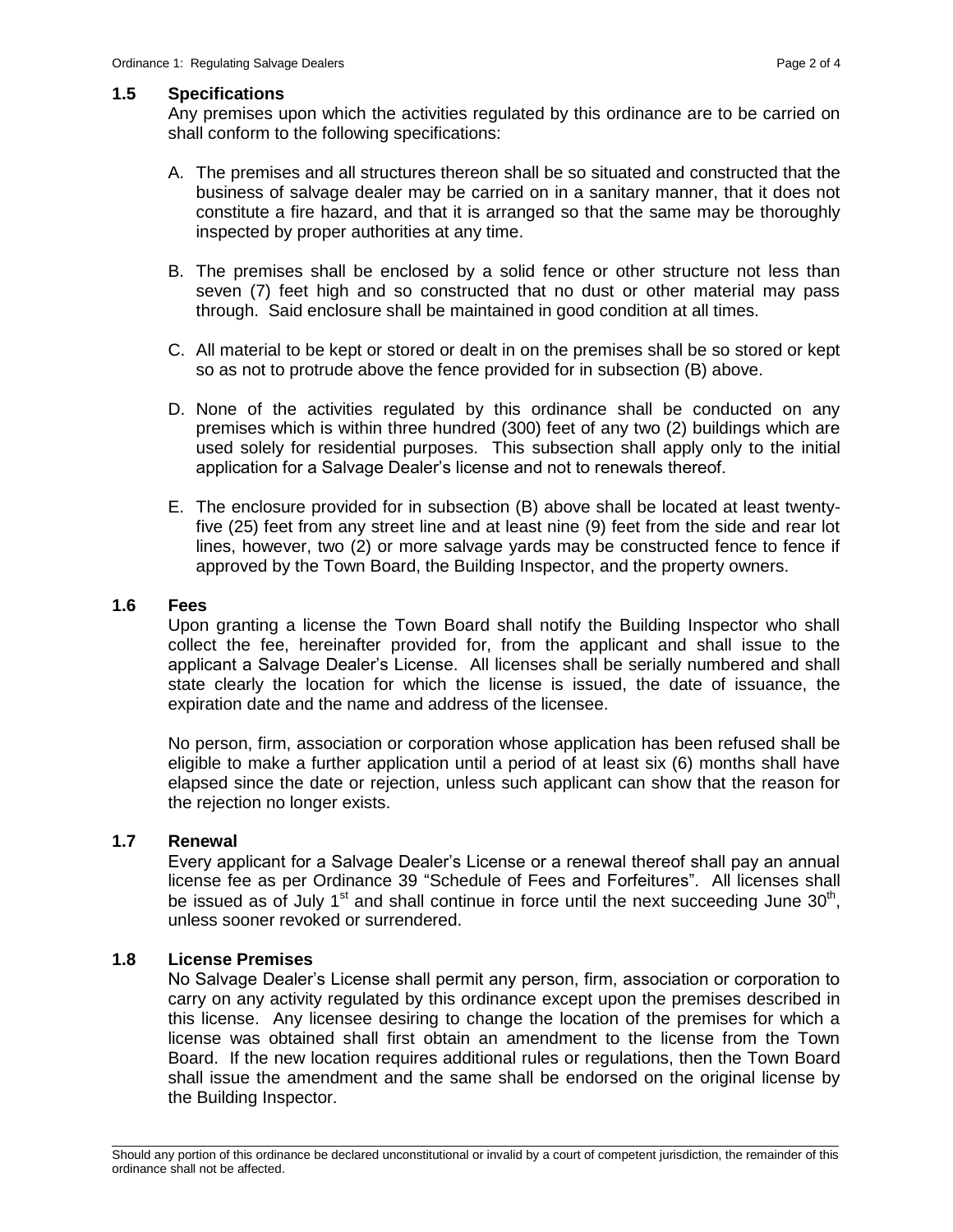#### **1.9 Rules Regarding Health**

The Health Officer may from time to time establish such reasonable rules and regulations concerning the carrying on of the activities regulated by the ordinance as may be deemed necessary or proper to protect the health of the community. No licensee shall violate any of such rules or regulations.

# **1.10 Notification of Articles Received**

Every licensee, upon written request by the Town Board, shall on forms to be furnished by the Town Board, provide to the town Board an accurate description of all goods, articles, or other things purchased or received by the licensee in carrying on the activities regulated by this ordinance during the period of time specified in the request, and further stating the price paid for such articles and the name and address of the person, firm, association, or corporation from whom said articles were received.

#### **1.11 Advertising**

If any goods, articles or things whatsoever shall be advertised in any newspaper in general circulation in the Town of Grand Rapids as having been lost or stolen, and the same articles or any answering in full or in part the description contained in the advertisement shall be or come into possession of any licensee, he or it shall give information thereof in writing to the proper officer and state from whom the same was received. Any licensee who has or received any goods, or things lost or stolen, or alleged or supposed to have been lost or stolen, shall exhibit the same on demand to any police officer, the Town Board, or any magistrate or person duly authorized in writing by the Sheriff of Wood County or any magistrate, upon exhibiting such authorization to such licensee.

#### **1.12 Enforcement**

Upon complaint being made in writing by any town official or resident of the Town of Grand Rapids to the Town Clerk that any licensee has violated any of the provisions of this ordinance, the Town Board shall summon such licensee to appear before it at the time specified in the summons, which shall be not less than three (3) days after the date of the service thereof, to show cause why his or its license should not be revoked. The Town Board and the Building Inspector shall proceed to hear the matter and if they find the allegations of said complaint are correct, they may in their discretion revoke said license or require said licensee to take such immediate steps as are necessary to correct any violation.

### **1.13 Penalties**

Any person, persons, firm association, or corporation who by itself or himself or by his or its clerk, agent or employee, shall conduct the business of a Salvage Dealer as herein defined without the license required by this ordinance, or who, having had his, its or their license revoked and shall continue as a Salvage Dealer, may upon conviction thereof be subjected to a forfeiture per Ordinance 39 "Schedule of Fees and Forfeitures" for each day during which said violation shall continue together with the costs of prosecution, and in default of the payment of such forfeiture and costs of such prosecution, shall be imprisoned in the County Jail of Wood County for a period not exceeding ninety (90) days. In addition to the penalties imposed herein such person, persons, firm, association, or corporation shall be ineligible to obtain a license hereunder for a period of one (1) year from the date of the conviction.

### **1.14 Repealer**

All ordinances of the Town of Grand Rapids which are in conflict herewith are hereby repealed to the extent of such conflict.